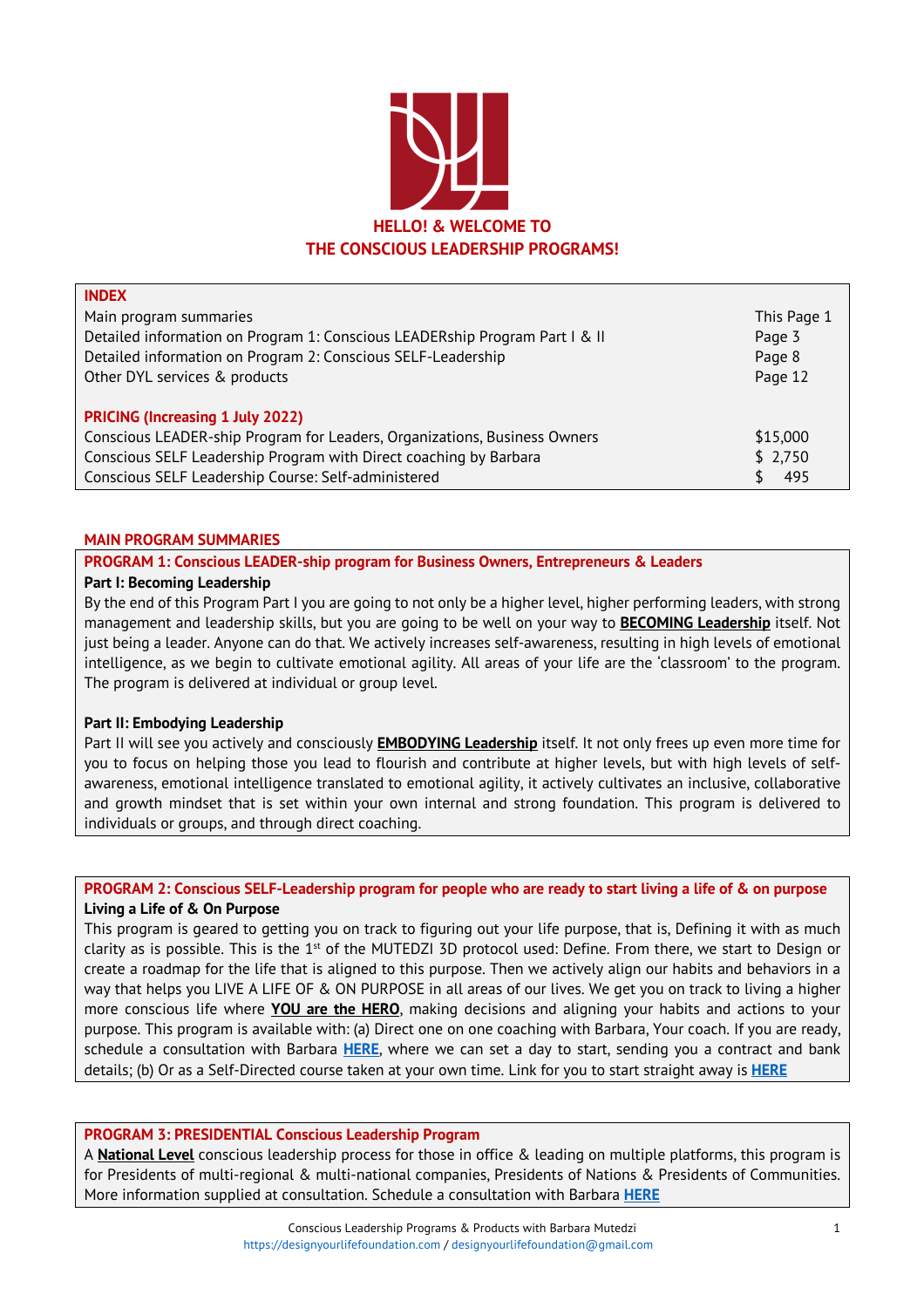# **BLANK PAGE**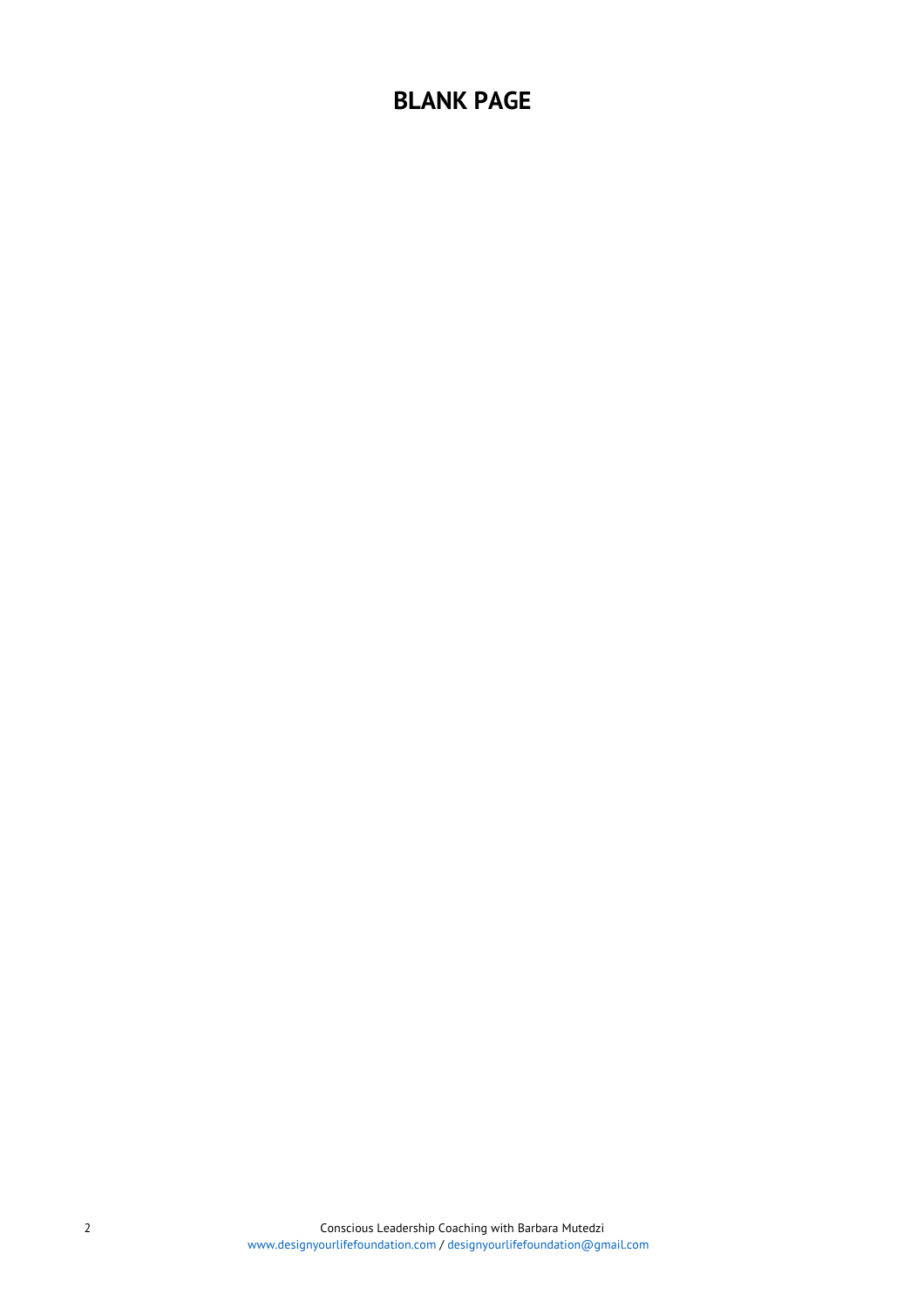

## **PROGRAM SUMMARY**

**Part I,** is curated to curate higher level, higher performing leaders, with strong management and leadership skills, but well on their way to BECOMING LEADERSHIP itself.

We work at actively increasing self-awareness, resulting in high levels of emotional intelligence, as we begin to cultivate emotional agility. All areas of their lives, are the 'classroom' to the program. A great start to Executive level coaching.

**Part II** will see participants actively and consciously EMBODYING LEADERSHIP itself. It not only frees up even more time for leaders to focus on helping those they lead, to flourish and contribute at higher levels, but with high levels of self-awareness, emotional intelligence translated into emotional agility.

We actively cultivate an inclusive, collaborative and growth mindset that is set within their own internal and strong foundation. The process I use and take, is a deeply ingrained process of literally rewiring our minds and brains for higher performance, whilst deeply connecting to the Divinity within all of us, for authentic groundedness.

# **WHO THIS IS FOR**

If you are organization, an entrepreneur, and business owner who truly understands the deep need for people to take a journey into true self-discovery, beyond the psychology and the socio-cultural restrictions, into more conscious, deeply self-aware, and therefore more authentically grounded contributions, this is for you and your team. **The more ingrained in our true-selves, the more we contribute; hence: People + Performance = Purposeful Profit.**

This program brings the whole Human along the journey, helping them clarify and connect to their purpose as the guiding torch to all life decisions and actions. It is for organisations, business owners and entrepreneurs:

- Looking for a holistic, robust program that brings the full human to the forefront, this is it.
- For those ready to see and experience, lasting, authentic change in the way they do leadership, not only in their organizations, but in their industry, nation and region.

## **OUTCOMES**

As an interactive, paradigm-shifting process, that will deliver leaders and leadership teams that are:

- 1. Energized and enthused with increased **self-awareness**, **emotional intelligence & agility**
- 2. Able to think outside the box for solutions **beyond the obvious**
- 3. Able to **lead with courage**
- 4. Supporting and holding each other **accountable,** in a space of focused clarity and transparency
- 5. Resulting in a **Strong, forward moving culture** delivering on **mission** and **goals**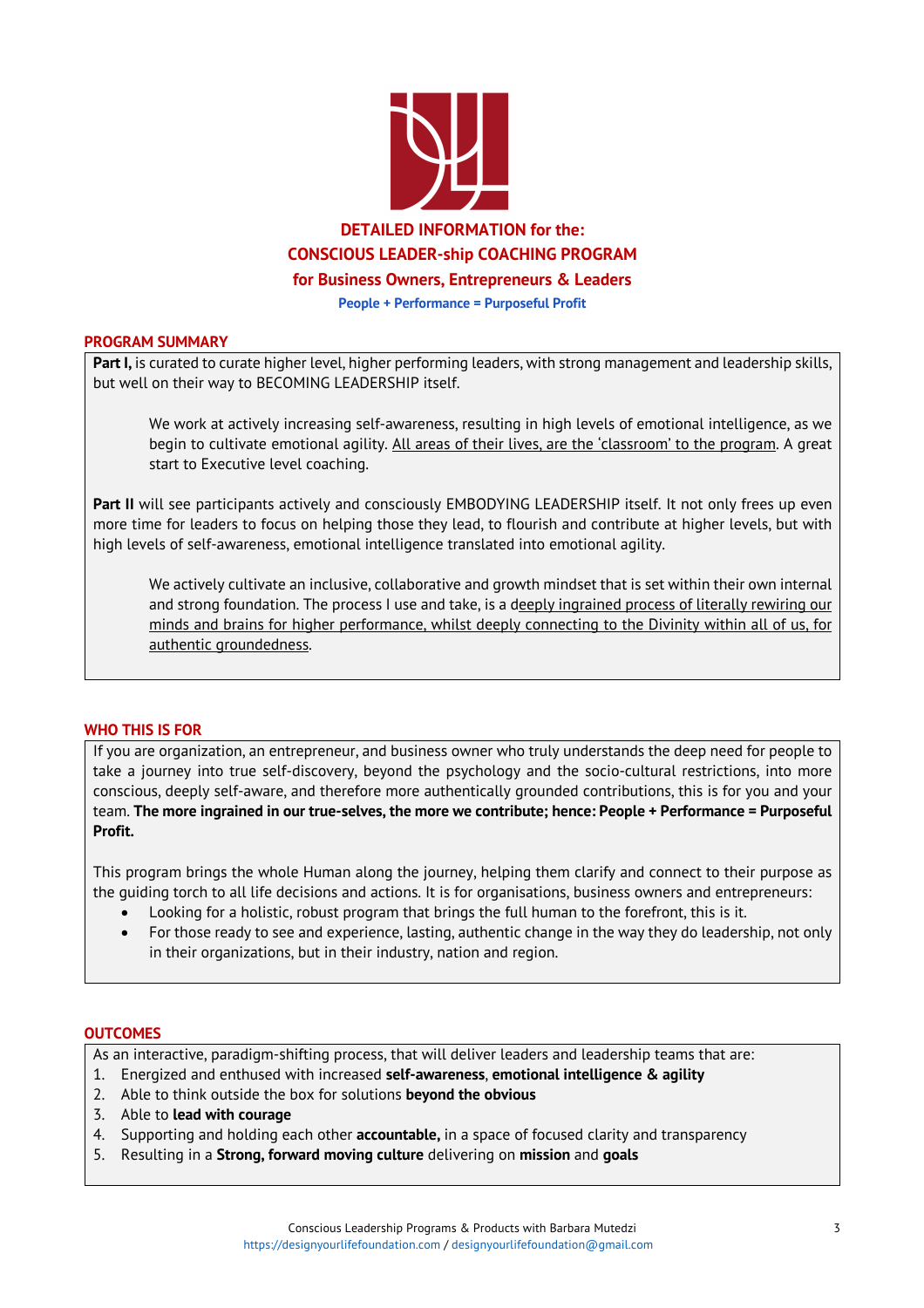# **CONTENT**

**Content uses scientifically tested and proven tools that encourage LEADERSHIP GROWTH ON THE GO**. Your coach, Barbara uses her background in and therefore uses teachings from psychology, socio-cultural and medical anthropology, metaphysics, consciousness, as well as neuroscience-based coaching to substantiate the work.

**Content is curated through continued research and iteration to include higher level leadership** teachings and philosophies from Eastern, Western and African, to spiritual and conscious paradigms. The more we engage with DIFFERENT PHILOSOPHIES, the more self-aware we become, the higher our EQ

To Increase EMOTIONAL AGILITY, **the program actively uses each participant's daily activities as reference points of action.** This makes the program relevant to their work stations and growth needs, engaging and empowering in real time.

Program content hinges on **increasing awareness** of where each participant is, relative to where they need to be in all areas of their lives; whilst addressing physical, psychological, socio-cultural and other gaps in the process

## **STRUCTURE**

**The program follows the MUTEDZI 3D Protocol: a 6 month / 24 week process of combined worksheets and coaching calls with the coach.** Pre-curated worksheets are electronically shared to each participant each week of the 6 month period. Two (2) of these worksheets are self-curated by participant to increase ownership of the coaching process. Worksheet exercises set the foundation for the coaching calls.

The worksheets consists of scientific tools and assessments ingrained in:

- 1. Mainstream and Jungian psychology to help each participant explore whom they are relative to whom they need to be as an individual first. Tools from the Western philosophy of leadership are used in the initial worksheets as self-assessment and evaluation tools, with results shared with the coach.
- 2. Socio-cultural and Medical Anthropology underpinnings are used to explore how our socio-cultural settings, contexts and worldviews have and continue to influence our decisions and actions. Eastern and African philosophies of leadership are made reference to for increased inclusion and diversity mindsets in all participants.
- 3. Neuroscience, consciousness & metaphysics, explore our belief systems, words and thought process as they guide our **leadership behaviors, actions and reliance**. This lends to higher levels of consciousness and connection to our inner and higher power toward self-transcendent leadership.
- 4. Mindset is a big component of Neuroscience, Consciousness & Metaphysics. The worksheets are therefore not only exercise forms, but their content and engagement are analyzed. Words and phrases, for example, are psycho-analyzed and explored during coaching calls, to reveal deeply seated belief systems that either need to be elevated where they are helpful and addressed where they hinder leadership progress.

# **COMPREHENSIVE NATURE OF THE PROGRAM**

So many of the challenges and the outlooks that organizations and leaders are looking to either solve, and or to move toward, are both caused by, and solved by the humans within the organization. When we work at helping People truly understand who they are, from a clear more conscious level, and from there align their purpose with that of the organization, win-win scenarios are created across the board. Any and all challenges are resolved quicker; leaving room for deeper connections, innovation, sustainable growth and expansion.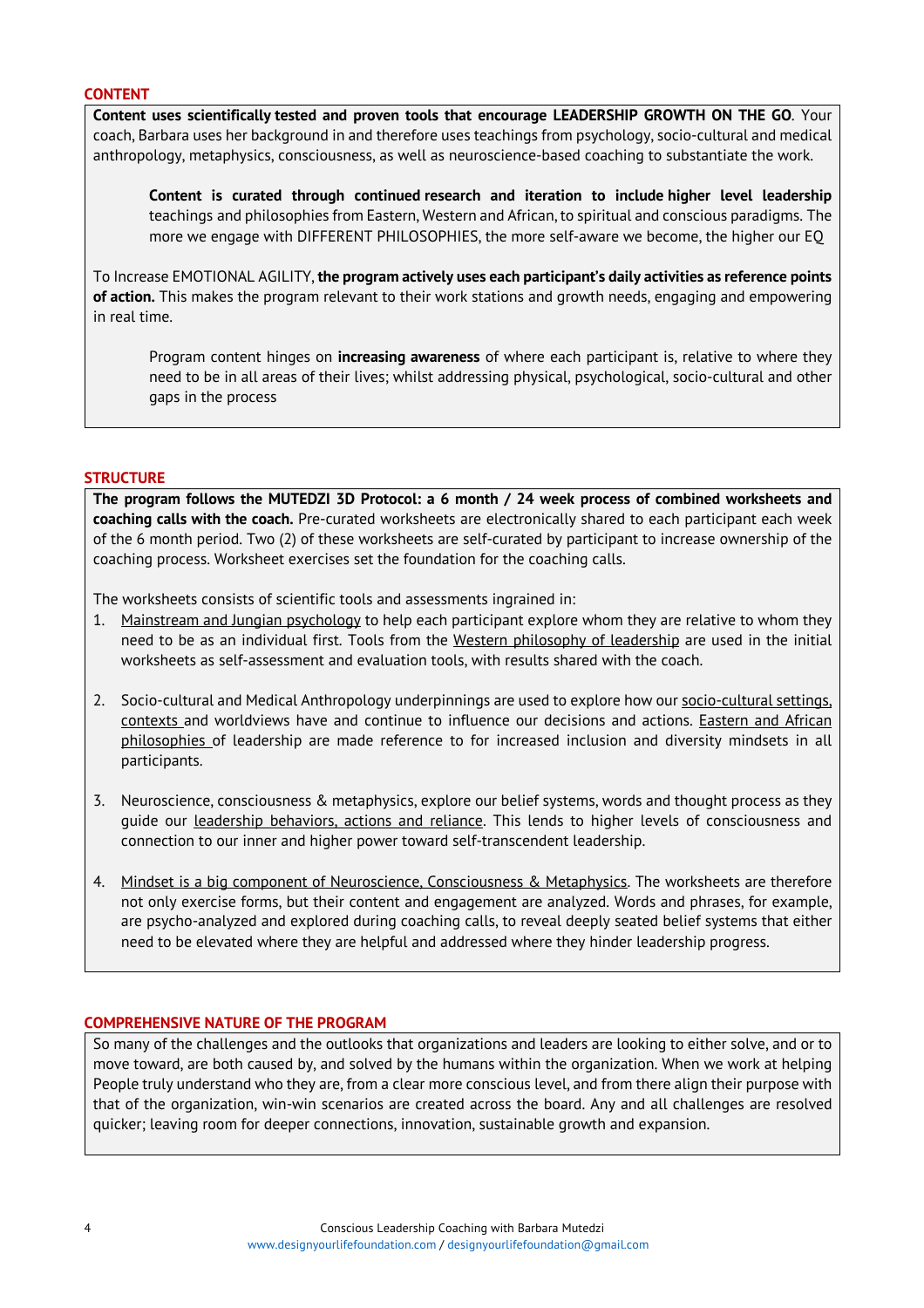# **ACTUAL WORKSHEET CONTENT**

# **Part I: Becoming Leadership Itself**

# **Worksheets 1-4**

# **Purpose: Defining with as much clarity as possible, our life, professional and business purpose**

- These worksheets, will allow you to make clear your purpose and vision so you can align your profession and business within a clear framework.
- **Psychological and leadership assessments** are included to help you define with clarity, your purpose, your leadership gaps and your understanding of your role in all your positions
- **5 topics:** Self-discovery; Self-defining; Designing one's life purpose, Planning around that life purpose; and Adopting productive habits to support the purpose

## **Worksheets 5-6**

**Purpose: Aligning for absolute clarity and strongly supported by aligned plans, goals, system, processes and habits**

- Instruction will be given in how you can **align HR systems** in your department, how to **communicate the group strategy** into your **organizational strategy**; and from there into your **departmental and team strategy** to individual level.
- **It is leadership in action and practice**. Included are a management training and development analysis, and analysis of professional and management systems at work.
- **5 topics**: Re-evaluation of worksheets 1-4; Leadership self-discovery; Leadership self-defining; Leadership designing; Leadership self-displaying.

# **Worksheets 7-8**

**Purpose: Exploring self-transcendence (the most unknown aspect of hierarchy of needs), and spiritualism**

- At this stage, we make sure all the above is being lived, whilst **cementing our purpose through personal branding, business expansion and intrapreneurship** in the work place
- **6 topics**: Self-transcendence vs actualization; Spiritualism in life & business; Personal branding; General wealth; Business expansion and Intrapreneurship

# **Worksheets 9-10**

**Purpose: Leading way beyond the self for inclusive, diverse and expansive leadership**

- These final worksheets, open the door to **Eastern Philosophy** (the Tao Te Ching being a reference point), **spiritualism (inner wisdom) in leadership, through the eyes of neuroscience & quantum physics**
- Eastern philosophy actively embraces inclusive, diverse and expansive leadership in all of its forms.
- 3 '**delving deeper into the psyche' topics**: Higher forms of leadership through spiritual self and otherleadership and consciousness for the self and the other; Western philosophy of leadership and Ending the journey, sharing and perceptions.

*Before you continue, click on the link below to download Your Complimentary eBook on Organizational leadership: https://mailchi.mp/4abe0a8484d8/updatesfrombarbara*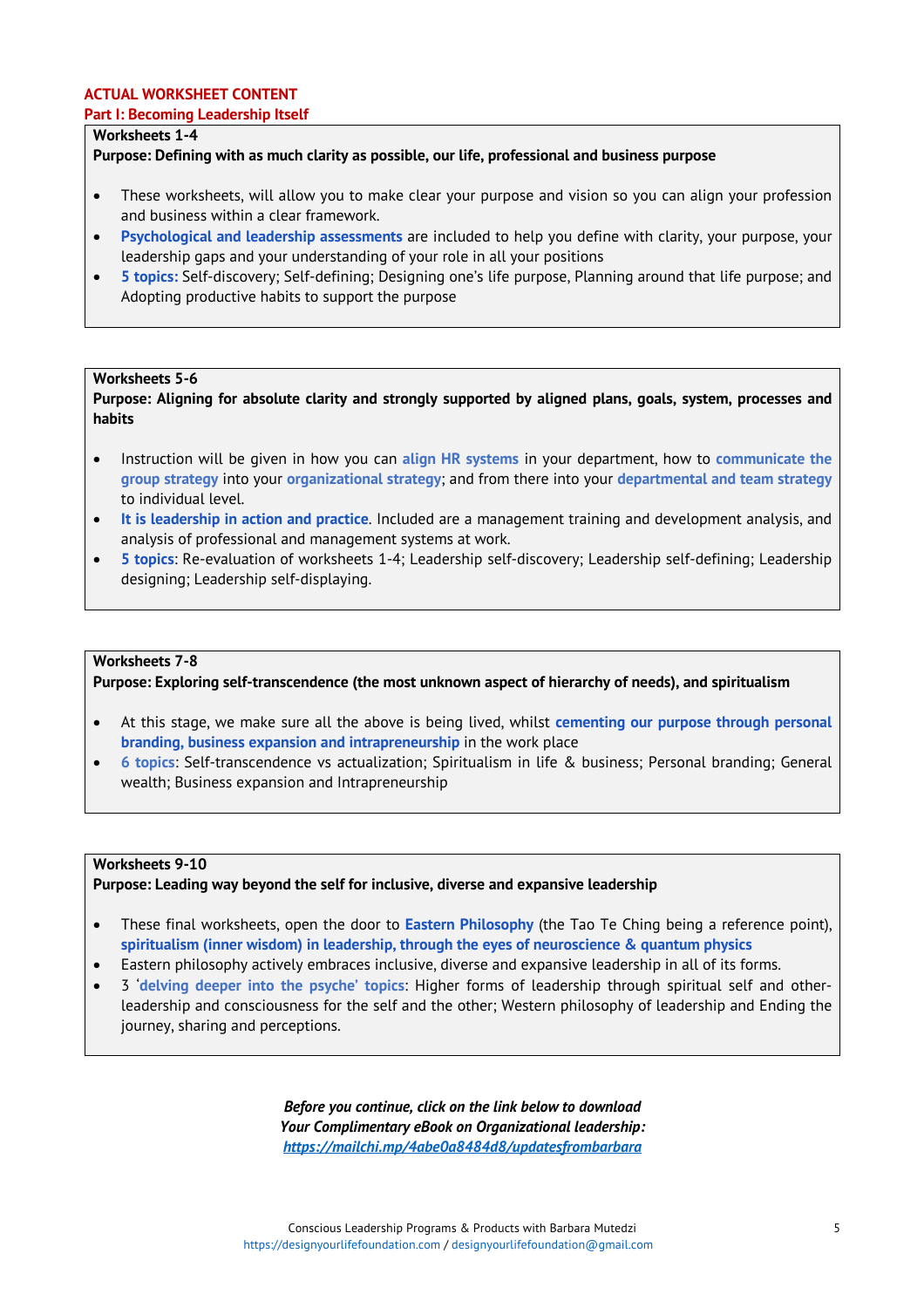# **Part II: Embodying Leadership Itself**

**Worksheets 11-20**

# **Purpose: The Conscious Leadership Part II topics, deeply expand on:**

- Self-leadership in action
- Transformational & Conscious Leadership in action
- Entre & Intrapreneurship in action linked to team & business leadership
- Bigger platform leading, that is, Community, National & Regional all linked to team & business leadership

These are listed in the 2 tables that follow:

# **Areas that Part II of the Conscious LEADERship will explore, expand on:**

| <b>Self-Leadership in Action</b>                                                                                                                                                                                                                                                                                                                                                                                                                                                                                                                | <b>Transformational &amp; Conscious Leadership in Action</b>                                                                                                                                                                                                                                                                                                                                                                                                                                                                                                                                             |
|-------------------------------------------------------------------------------------------------------------------------------------------------------------------------------------------------------------------------------------------------------------------------------------------------------------------------------------------------------------------------------------------------------------------------------------------------------------------------------------------------------------------------------------------------|----------------------------------------------------------------------------------------------------------------------------------------------------------------------------------------------------------------------------------------------------------------------------------------------------------------------------------------------------------------------------------------------------------------------------------------------------------------------------------------------------------------------------------------------------------------------------------------------------------|
| Self-talk<br>$\bullet$<br>Consciousness<br>Deep inner work<br>Ego and shadow<br>Emotional intelligence<br>$\bullet$<br>Personas and masks<br>$\bullet$<br>Forgiveness<br>$\bullet$<br>Conversations with your inner child<br>$\bullet$<br>Chakras and energy work<br>$\bullet$<br>Faith quided self-leadership<br>$\bullet$<br>Marriage and marriage leadership, relationships<br>Parenting and failed leadership<br>$\bullet$<br>Buddhism & Christian Leadership<br>$\bullet$<br>Other religions<br>$\bullet$<br>Time management and diagnosis | Level 5 leadership<br>$\bullet$<br>Leading teams and practicing self-transcendence in<br>the work place<br>Leadership in the workplace<br>$\bullet$<br>Being an effective leader: communication, time<br>$\bullet$<br>management<br>Assessing routines and habits<br>$\bullet$<br>Gantt chart for life: project management<br>$\bullet$<br>Addressing procrastination<br>$\bullet$<br>Staff evaluations<br>$\bullet$<br>Vulnerable leadership<br>$\bullet$<br>Failed leadership<br>$\bullet$<br>Connecting with other leaders<br>$\bullet$<br>Professional leadership<br>$\bullet$<br>Interconnectedness |

| Entre & Intrapreneurship in action:                          | <b>Bigger platform leading:</b>                                                                |  |
|--------------------------------------------------------------|------------------------------------------------------------------------------------------------|--|
| <b>Linked to Team &amp; Business Leadership</b>              | <b>Linked to Team &amp; Business Leadership</b>                                                |  |
| Advisory leadership<br>Business leadership and partnerships  | Ancient cultural & traditional leadership<br>Community, City, National & government leadership |  |
| Business growth: exploring <b>blitz-scaling</b> in<br>action | Political campaigning: understanding it & why it's<br>important in business                    |  |
|                                                              |                                                                                                |  |

## **ENGAGING BARBARA for the Embodying & Becoming Leadership Program**

Ready to begin this journey to Conscious Leadership with Barbara, and or have further questions? Schedule a call with Barbara at: https://calendly.com/bmutedzi/20minute Or Contact Barbara at: designyourlifefoundation@gmail.com

> *Link to your complimentary book on Organizational leadership: https://mailchi.mp/4abe0a8484d8/updatesfrombarbara*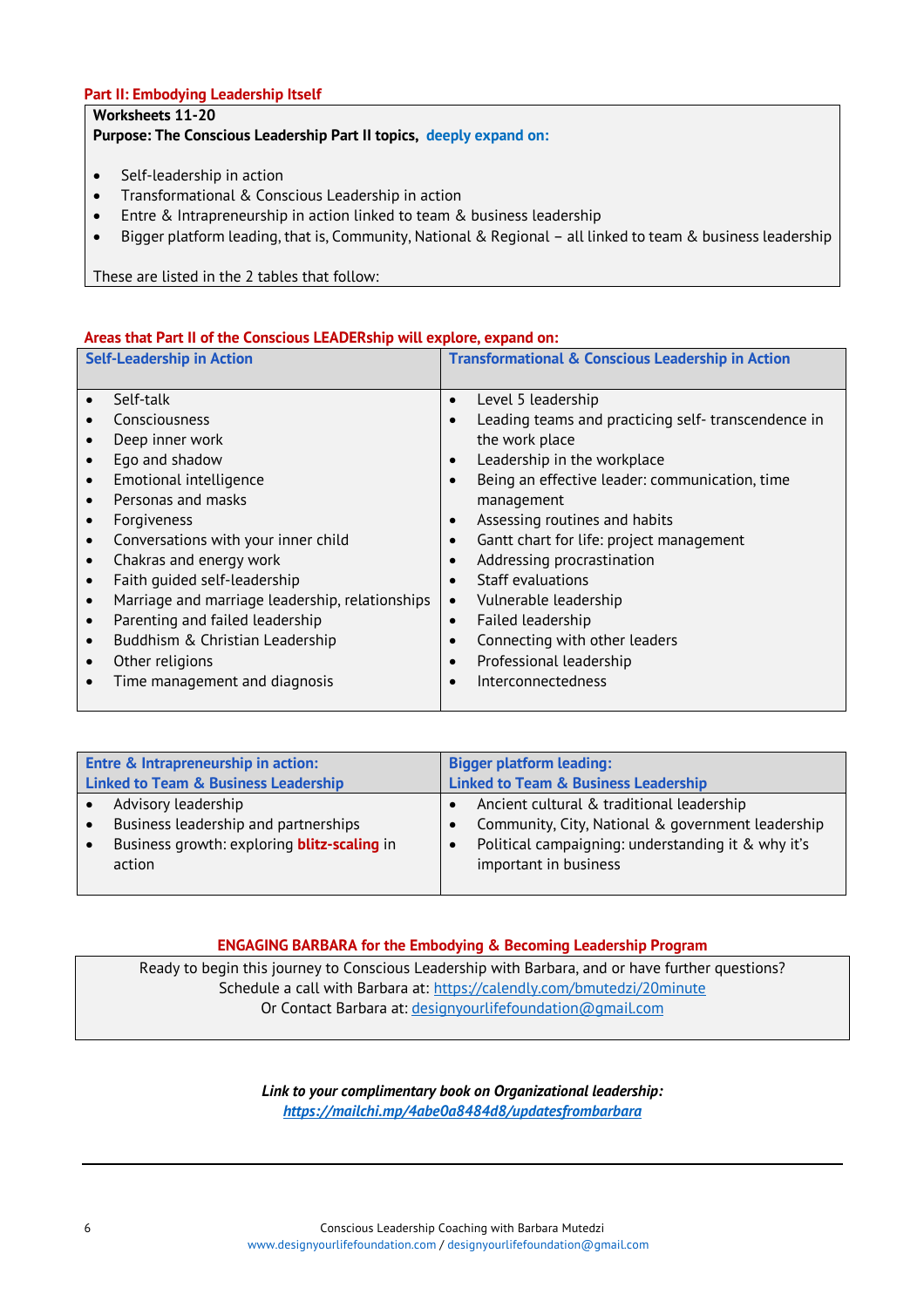# **BLANK PAGE**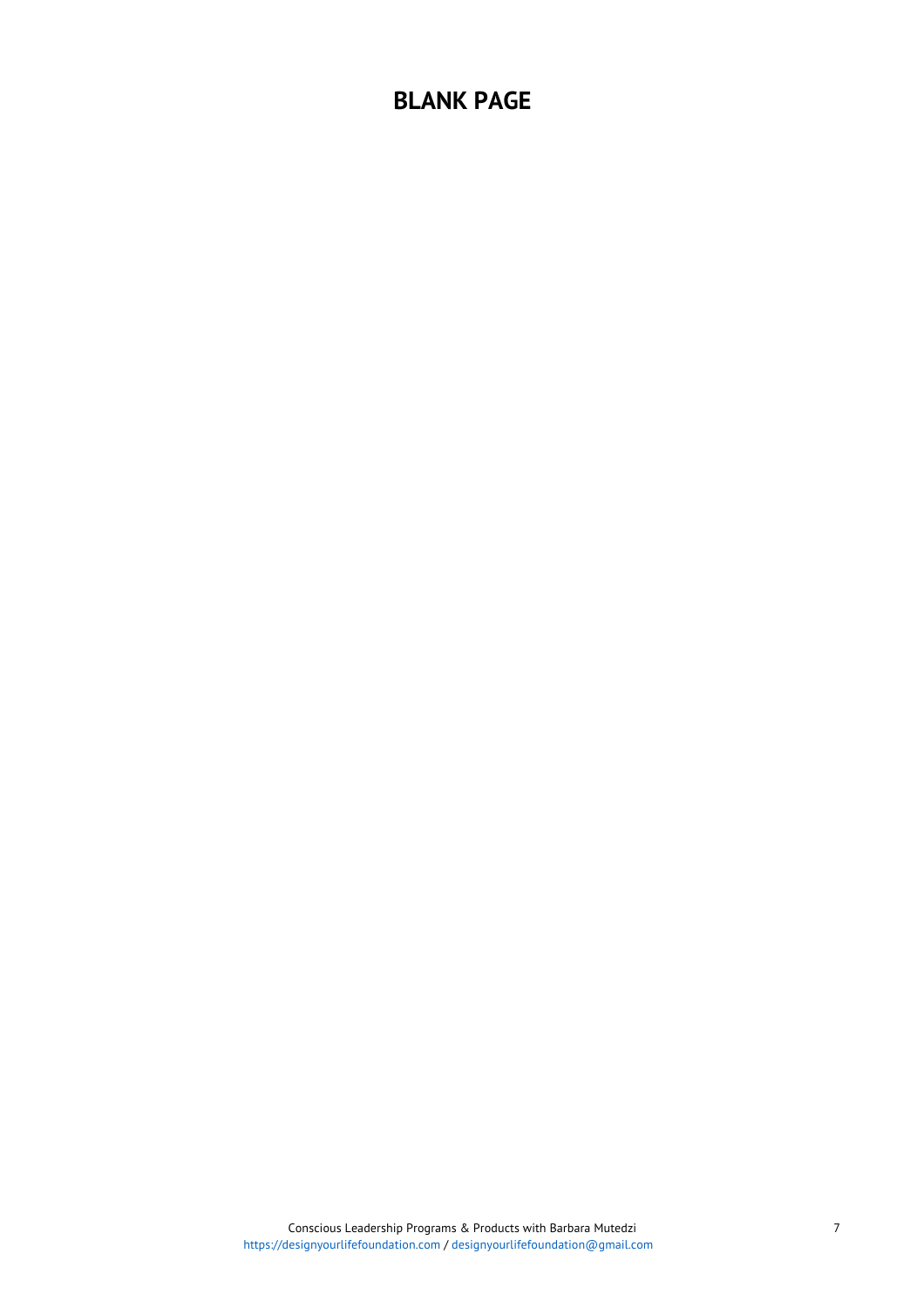

# **DETAILED INFORMATION for the: CONSCIOUS SELF-Leadership Program for People ready to: Start being THE HERO in their own life, by Living a Life of & on Purpose**

## **PROGRAM SUMMARY**

This is a revolutionary program that will increase your self-awareness in a positive way that encourages growth through the activities, exercises and reflective exercises included in the process. It is a guided program that lends to increased levels of self-leadership and management, not only for the Self, but as a precursor for living a life of and on purpose, whilst leading and managing others better. You are at the reigns of this course. The deeper you delve into the exercises included, the more you will get out of the course. The result will be higher performance and impact in all areas of your life.

## **OUTCOME**

Engaging intently with the content will help you out of your comfort zone, challenging you in a way that will allow you to naturally transcend in all areas of your life. Everything is gently guided through an interconnected web of activities and exercises that will lead you to a space of self-realization as you begin the journey to selftranscendence.

# **RE-ENGAGING WITH YOURSELF**

We sometimes forget who we are, what we are made of, what we are capable of and what gives us energy and strength. This process of becoming absolutely clear of the path that you want to continue your life journey on. It allows you to explore your personality and what makes you, YOU. From there we start looking at your current ways of self-care and self-love, from there, what activities you can start engaging in, in this regard.

## **TIME FRAME: 3 months**

**Month 1** is all about really getting to know who you really are. It is a space where you are gathering all the puzzle pieces to the person that you truly are; it gives you time to be able to accept where you are right now, so that you can make space for the journey you are about to take

**Month 2** we will now be painting the full picture of what your life should be like according to the puzzle pieces of who you really are. You are now putting the puzzle pieces from Month 1, into a framework that you will use as a reference point as you re-design your life.

**Month 3** should be about reinforcing the decisions and actions you started toward leading the life you have designed. It is also a time to continually reflect on all the exercises that you have undergone as a constant reminder until they become second nature.

If you commit to this process by being patient and kind to yourself and being OKAY with where you are right now, the tracks and foundation we will lay down for you now, will allow you to make the decisions and actions that will lead you to where you want to go.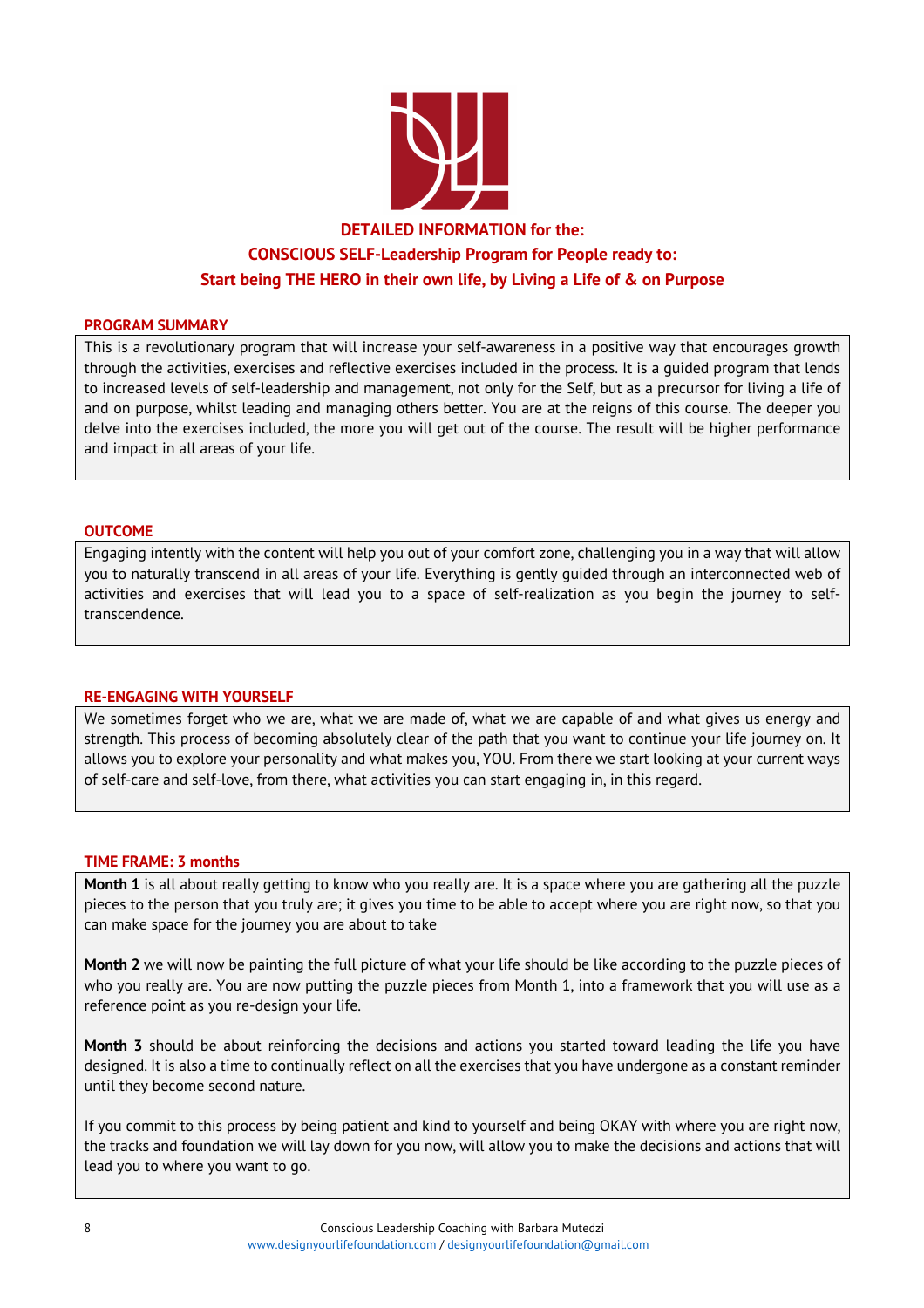## **WORKSHEET CONTENT**

# **Worksheet 1**

# **Purpose: Self-Evaluation: Getting to know yourself**

- This worksheet is a starting point to charting your life. Some of the exercises may have seemed quite emotionally and intellectually difficult to take, especially the Obituary (emotionally challenging) and the Ikigai (intellectually challenging). But what I ca tell you is that it will become easier.
- **3 Main topics:** Getting to know yourself; Defining the life you want; Reflection & Self-assessment

# **Worksheet 2**

## **Purpose: Self-grounding: Finding your space**

- This worksheet will help you identify your personality, which will allow you to understand some of your traits and why you may behave the way you do. It will allow you to evaluate the gaps in your self-care and self-love activities; and to start thinking on what you can start doing to appreciate and celebrate yourself.
- **5 Main topics**: Embodying your obituary; Recording your affirmations; Being absolutely clear on you're the life you want to live; Exploring self-love; Your circle

# **Worksheet 3**

## **Purpose: Self-structuring: Designing your life**

- This worksheet, will help you to chart the activities that you need to engage in for the different areas of your life; looking at where you are, where you need to be and what you need to do in between to get to where you need to be. The outcome would be a beginning restructuring of your life for higher efficiency and with time performance.
- **3 Main topics**: Actively Designing your life; Putting together your life strategy; Managing & Directing the different departments of your life, from friendships, to finances, time management, business & other

## **Worksheet 4**

## **Purpose: Self-Leadership**

- The purpose of this worksheet, is to now look more closely at your self-leadership; taking a deep dive into how your life strategy (from the exercises in worksheets 1 to 3) can be used as guides to increase your selfleadership, performance and impact. We expect the outcome to leave you in a space where you can actively adjust and reinforce behaviors and thought patterns around your everyday life and in line with your vision.
- **8 topics**: Self-leadership; Establishing routines; Putting your life strategy into focus; Pitching your life like a Business; Thinking of life rewards in a different way; Relationships; Redressing fears; Self-assessment

# **Worksheet 5**

## **Purpose: Self-Evaluation: Getting to know yourself**

- The purpose of this worksheet is to now start the journey of leading yourself beyond just the physical you. Now that you are more self-aware from the exercises from before, we can now turn our attention to our inner persona.
- **5 Main topics:** Renewed affirmations; Self-leadership assessment; Hierarchy of Self-leadership; Your work engagement; Understanding self-transcendence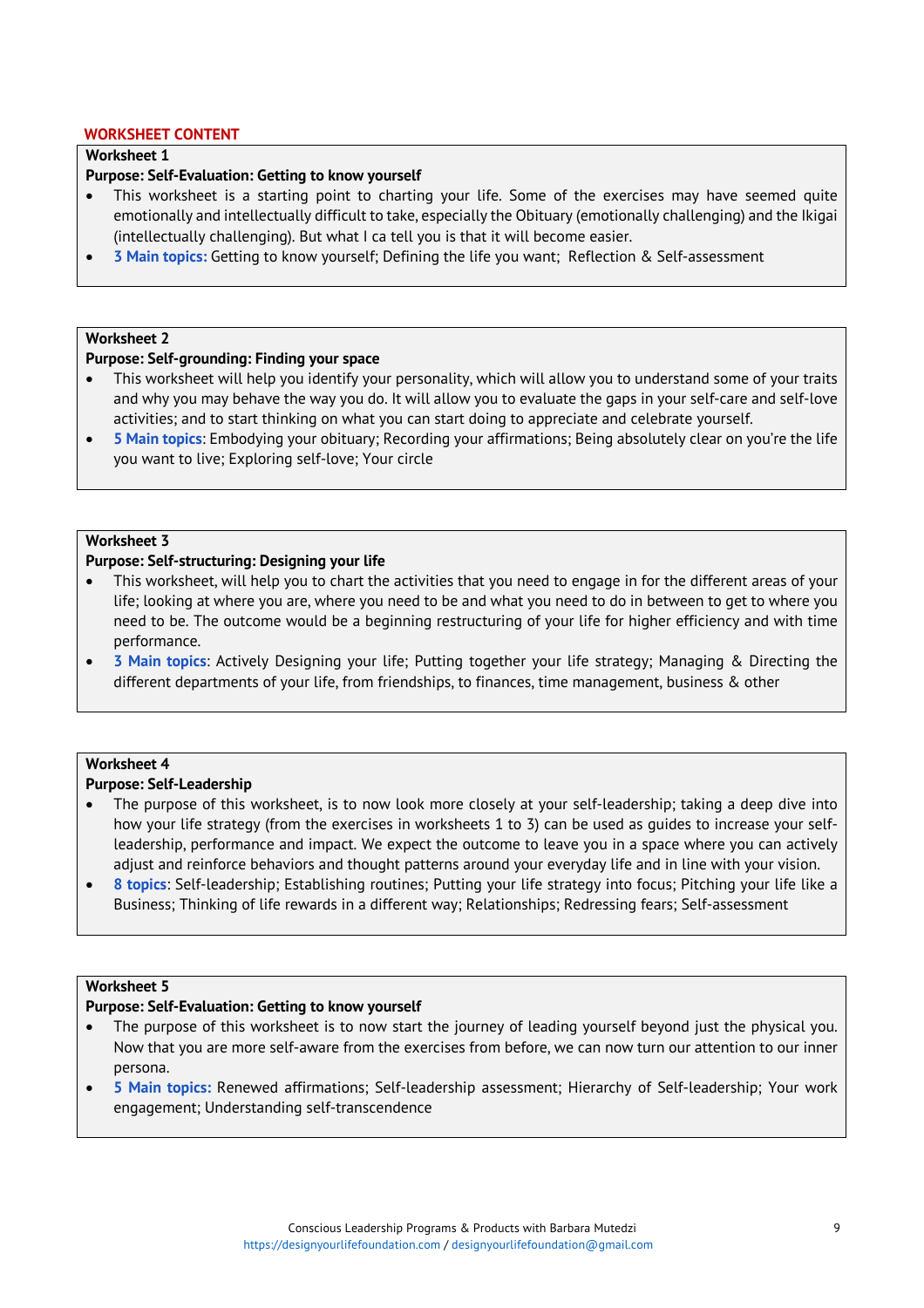# **Worksheets 6**

# **Purpose: Your personhood & existence**

- The purpose of this worksheet is to refocus your attention on your personhood. You will experience a renewed connection with the self. The question – who are you really – will arouse the journey of continued deep work to self-transcendence. The work will leave you thinking bigger and beyond nations.
- **4 Main topics**: Exploring the concept of who you really are; Re-establishing the self; Life & leadership; Eastern philosophy of existing

# **Worksheets 7**

## **Purpose: Knowing yourself more**

- This worksheet explores more aspects of the self, proving more insight into you the Human, as you are guided by your spirit, your soul, your inner / higher power
- **3 Main topics**: Body, mind & spirit energy connection; Spiritual practices; Evaluation & reset of daily habits

## **Worksheets 8**

# **Purpose: Self-Expansion**

- As we start our conclusion journey of this program, we want to make sure you are cemented in your beingness, understanding that you are the co-creator of your world. You and your inner / higher power. Increasing your vibration, energy and well-being is important; being the strong, focused and all-inclusive antenna for all the goodness that is waiting for you and those you lead, serve and look after.
- **4 Main topics**: Healing your mind, body & spirit through Joe Dispenza's work; Meeting the person we are meant to be; Conversations with your inner child; Self-Leadership through visualizations and openness to oneself

## **Worksheets 9**

## **Purpose: Self check-in; Consciously Managing your time & Creating your own sheet**

- The purpose of this worksheet, is to make sure we covered all our wishes and dreams as we move forward; to continue improving on your time management; to give you ideas of activities to place in your last worksheet, which you will be responsible for putting together, using your self-leadership muscle you have gained in this program.
- **Main topic**: Consciously managing your time

# **Worksheets 10**

## **Purpose: Self-Directing with one's own worksheet**

• As we start our conclusion journey of this program, we want to make sure you are adopting, cemented & **Displaying** feasible and accessible daily habits & behaviors aligned to the life you have **Defined & Designed**.

## **ENGAGE BARBARA for the Conscious SELF-Leadership Live a Life of & on Purpose Program**

Ready to begin this journey to Conscious Leadership with Barbara? Schedule a call with her at: https://calendly.com/bmutedzi/20minute Or Contact her at: designyourlifefoundation@gmail.com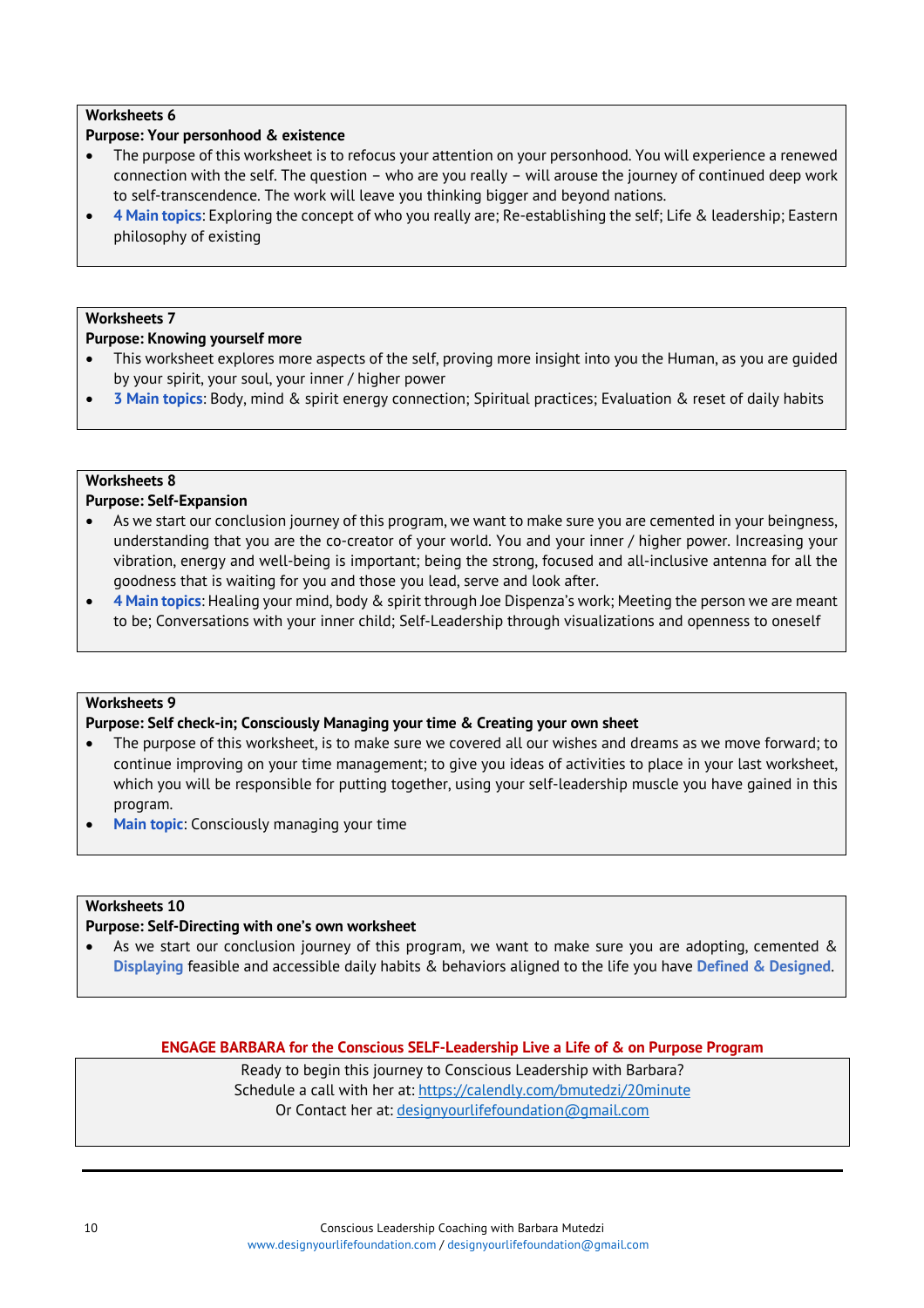# **BLANK PAGE**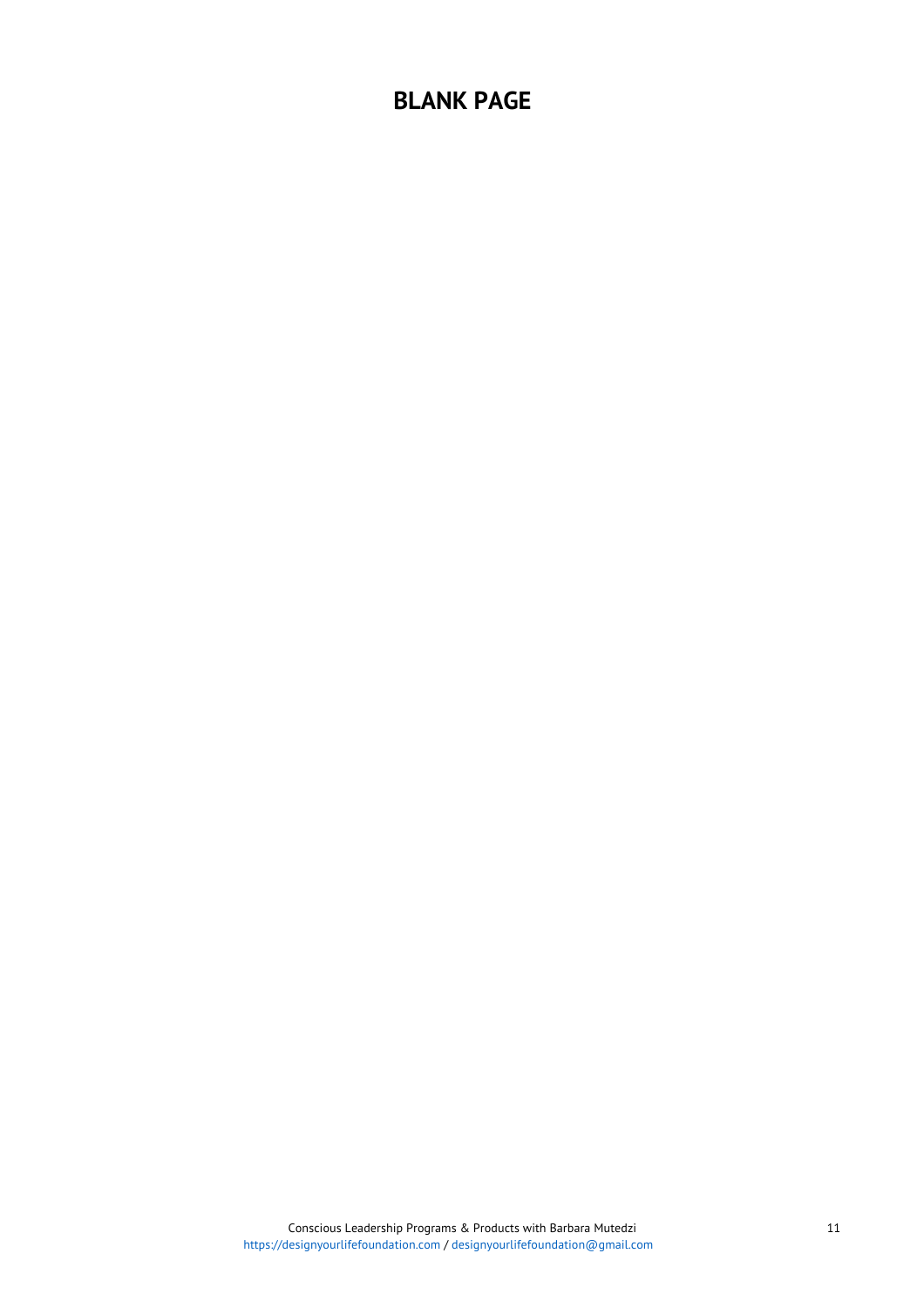

# **OTHER DYL PRODUCTS & SERVICES**

| <b>SPECIALISED</b>     | <b>RESULT</b>                                                                                                                                                                                                                  | <b>Pricing</b> |  |
|------------------------|--------------------------------------------------------------------------------------------------------------------------------------------------------------------------------------------------------------------------------|----------------|--|
| Sports High Performing | Up-leveling your performance by harnessing the power of your mind to                                                                                                                                                           |                |  |
| Mindset For Sports     | increase and sustain high performance through 5 main areas of your                                                                                                                                                             |                |  |
| Persons                | holistic wellbeing. The result is improvement on performance;                                                                                                                                                                  |                |  |
|                        | reconnection with your inner strength, esteem and confidence; creation<br>of a holistic support system; identification of, and addressing emotional<br>and performance fears; focused clarity around long term holistic goals; |                |  |
|                        | team cohesion & camaraderie. Individual packages include:                                                                                                                                                                      |                |  |
|                        |                                                                                                                                                                                                                                |                |  |
|                        | Introductory: 3 x 1 hour sessions over 1 month                                                                                                                                                                                 | 675            |  |
|                        | Short term: 6 x 1 hour sessions over 2 months                                                                                                                                                                                  | 1,575          |  |
|                        | Medium term: 10 x 1 hour sessions over 3 months<br>3                                                                                                                                                                           | 2,500          |  |
|                        | Long term & National teams:                                                                                                                                                                                                    | <b>TBA</b>     |  |
|                        |                                                                                                                                                                                                                                |                |  |

| <b>FOR</b>                                            | <b>RESULT</b>                                                                                                                                                                                                                                                           |
|-------------------------------------------------------|-------------------------------------------------------------------------------------------------------------------------------------------------------------------------------------------------------------------------------------------------------------------------|
| <b>Building your Business</b><br>For Small Businesses | A strong business strategy agile and flexible with changing market needs, with in-<br>built and simplified monitoring, evaluation and performance tracking. Link:                                                                                                       |
|                                                       | https://designyourlifefoundation.com/building-your-new-business/                                                                                                                                                                                                        |
| Yoga & Mindful<br>Meditation<br>For Any & All         | Information available on inquiry: At the moment, there is Yoga for Adults, Yoga<br>for teens, Mindful Meditation workshops and Mind, Body & Soul retreats.<br>Information on Barbara's work in Wellness & Wellbeing:<br>https://designyourlifefoundation.com/wellbeing/ |

| <b>PRODUCTS</b>                        | <b>DESCRIPTION</b>                                                                         |  |
|----------------------------------------|--------------------------------------------------------------------------------------------|--|
| DYL Diary                              | <b>TBA</b>                                                                                 |  |
| Books authored by                      | $\mathbf{1}$<br>Am I Insane, Black or Just a Woman                                         |  |
| Barbara, Available on<br><b>Amazon</b> | 2.<br>Advocating for Children & Adolescents Living with HIV in Harare, Zimbabwe            |  |
| eBooks authored by                     | 1.<br>Making time for Practice Conscious Leadership with Barbara Mutedzi                   |  |
| <b>Barbara, Available for</b>          | 2.<br>Making time to Figure out and Live your life purpose                                 |  |
| download                               | 3.<br>Cultivating Self-Leadership: A collection of 25 articles & exercises                 |  |
|                                        | 4.<br>Transitioning from an 8 to 5 full time job to running your own business              |  |
|                                        | Link to purchase & download above eBooks:<br>https://designyourlifefoundation.com/e-books/ |  |